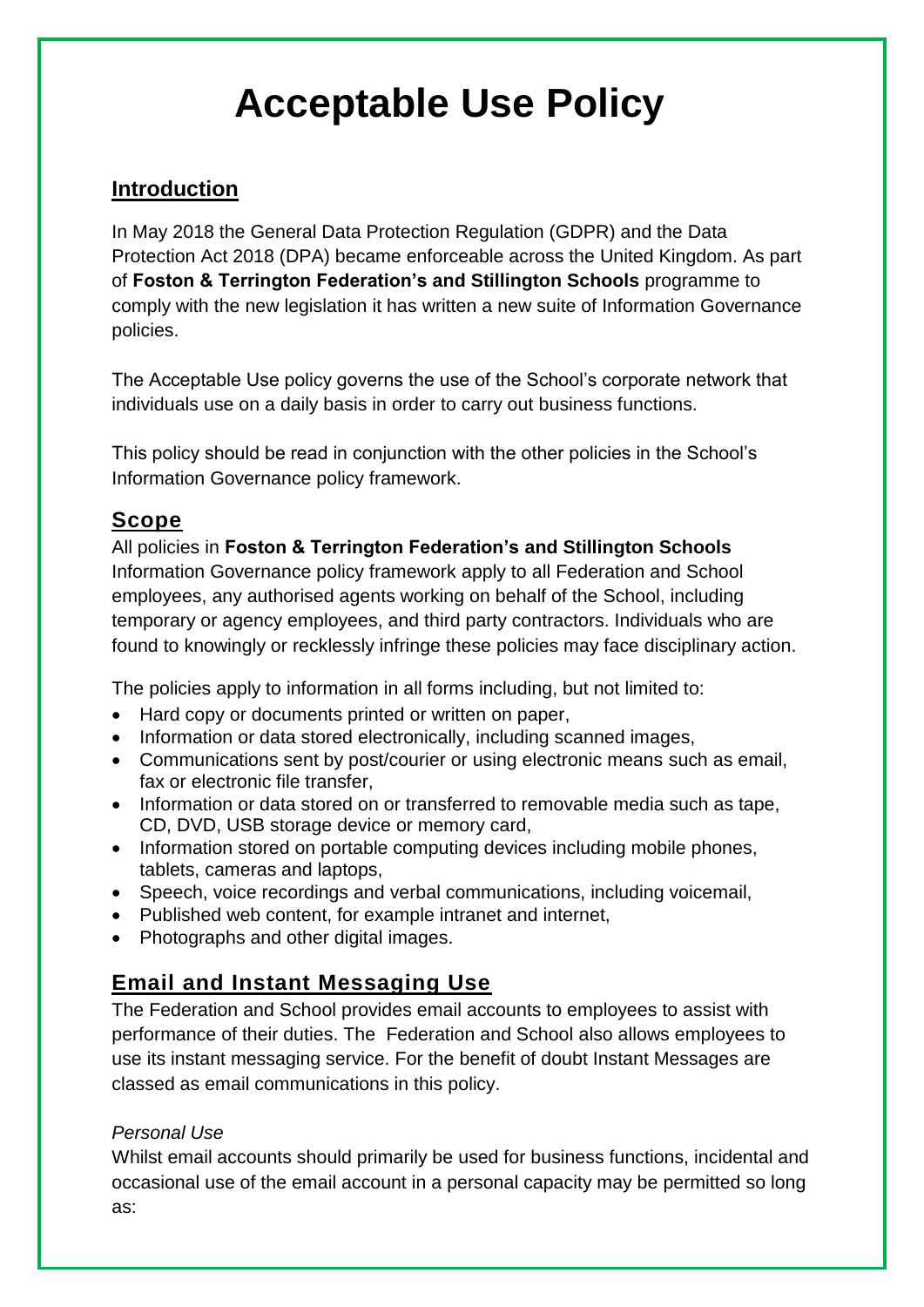- Personal messages do not tarnish the reputation of the Federation and School,
- Employees understand that emails sent to and from corporate accounts are the property of the Federation and School,
- Employees understand that Federation and School, management may have access to their email account and any personal messages contained within,
- Employees understand that the Emails sent to/from their email account may have to be disclosed under Freedom of Information and/or Data Protection legislation,
- Employees understand that the Federation and School, reserves the right to cleanse email accounts at regular intervals which could result in personal emails being erased from the corporate network,
- Use of corporate email accounts for personal use does not infringe on business functions.

#### *Inappropriate Use*

- The Federation and School, does not permit individuals to send, forward, or solicit emails that in any way may be interpreted as insulting, disruptive, or offensive by any other individual or entity. Examples of prohibited material include, but are not necessarily limited to:
- Sexually explicit messages, images, cartoons, jokes or movie files,
- Unwelcome propositions,
- Profanity, obscenity, slander, or libel,
- Ethnic, religious, or racial slurs,
- Political beliefs or commentary,
- Any messages that could be construed as harassment or disparagement of others based on their sex, gender, racial or ethnic origin, sexual orientation, age, disability, religious or philosophical beliefs, or political beliefs.

#### *Other Business Use*

 Users are not permitted to use emails to carry out their own business or business of others. This includes, but not necessarily limited to, work for political organisations, not-for-profit organisations, and private enterprises. This restriction may be lifted on a case by case basis at the discretion of the Federation and School, management.

#### *Email Security*

- Users will take care to use their email accounts in accordance with the Federation and School, information security policy. In particular users will:
- Not click on links in emails from un-trusted or unverified sources,
- Use secure email transmission methods when sending personal data,
- Not sign up to marketing material that could jeopardise the Federation and School, IT network,
- Not send excessively large email attachments without authorisation from School management and the Federation and School, IT provider.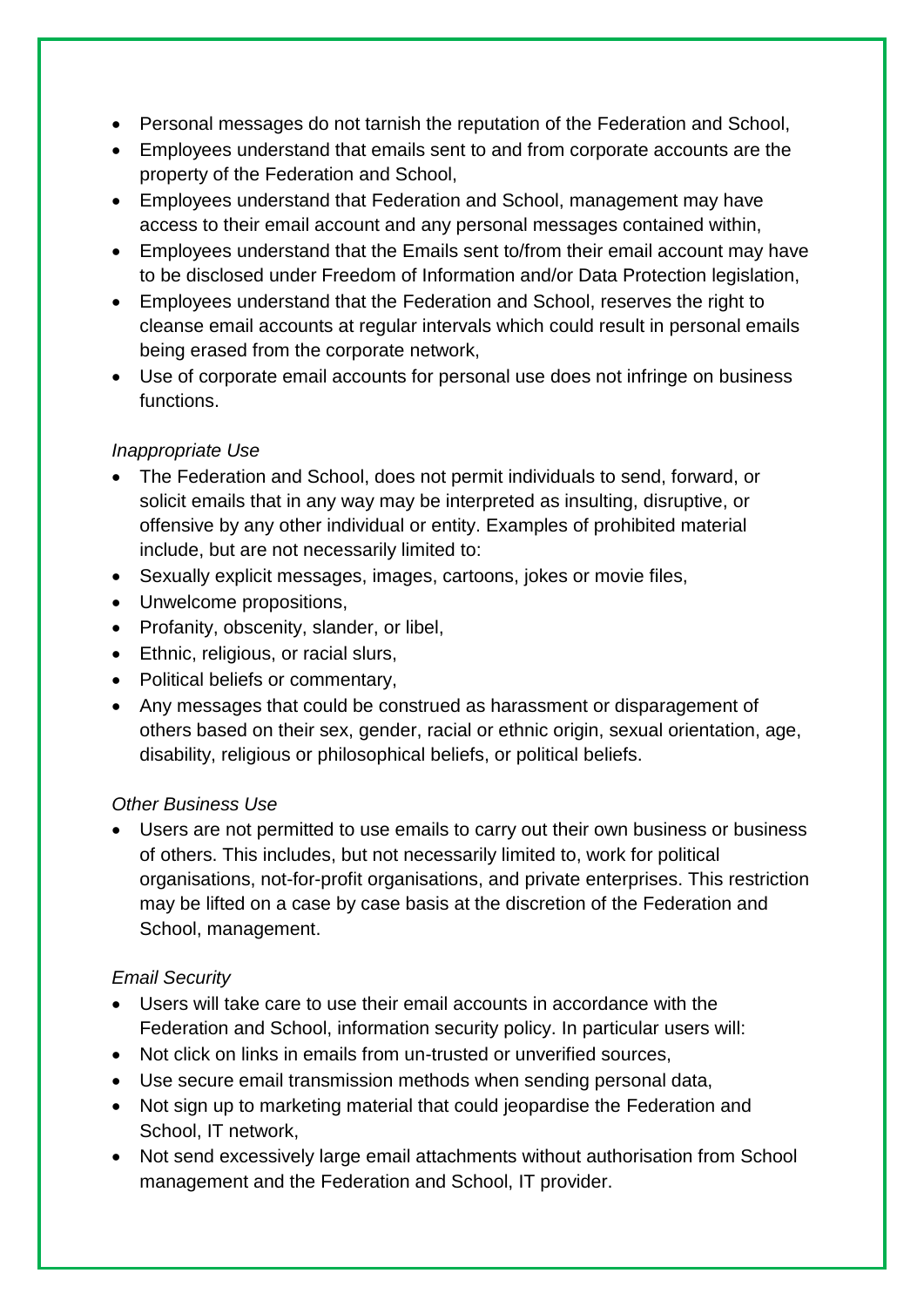#### *Group Email Accounts*

Individuals may also be permitted access to send and receive emails from group and/or generic email accounts. These group email accounts must not be used in a personal capacity and users must ensure that they sign each email with their name so that emails can be traced to individuals. Improper use of group email accounts could lead to suspension of an individual's email rights. **The Headteacher** will have overall responsibility for allowing access to group email accounts but this responsibility may be devolved to other individuals.

• The Federation and School, may monitor and review all email traffic that comes to and from individual and group email accounts.

### **Internet Use**

 The Federation and School, provides internet access to employees to assist with performance of their duties.

#### *Personal Use*

Whilst the internet should primarily be used for business functions, incidental and occasional use of the internet in a personal capacity may be permitted so long as:

- Usage does not tarnish the reputation of the Federation and School,
- Employees understand that Federation and School, management may have access to their internet browsers and browsing history contained within,
- Employees understand that the Federation and School, reserves the right to suspend internet access at any time,
- Use of the internet for personal use does not infringe on business functions.

#### *Inappropriate Use*

- The Federation and School, does not permit individuals use the internet in a way that may be interpreted as insulting, disruptive, or offensive by any other individual or entity. Examples of prohibited material include, but are not necessarily limited to:
- Sexually explicit or pornographic images, cartoons, jokes or movie files,
- Images, cartoons, jokes or movie files containing ethnic, religious, or racial slurs,
- Any content that could be construed as harassment or disparagement of others based on their sex, gender, racial or ethnic origin, sexual orientation, age, disability, religious or philosophical beliefs, or political beliefs.

Individuals are also not permitted to use the internet in a way which could affect usage for others. This means not streaming or downloading media files and not using the internet for playing online games.

#### *Other Business Use*

 Users are not permitted to use the internet to carry out their own business or business of others. This includes, but not necessarily limited to, work for political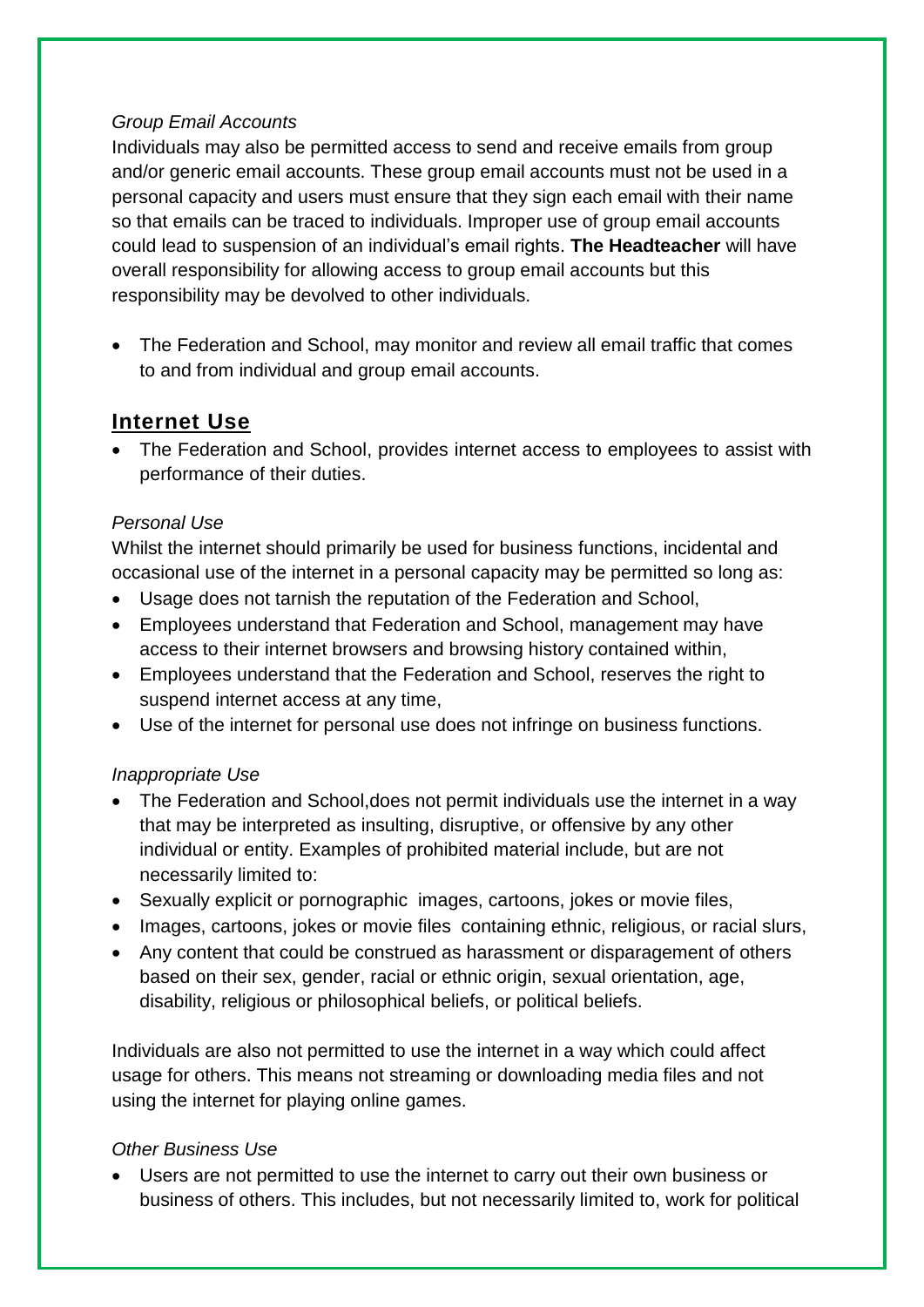organisations, not-for-profit organisations, and private enterprises. This restriction may be lifted on a case by case basis at the discretion of the Federation and School, management.

#### *Internet Security*

 Users will take care to use the internet in accordance with the Federation and School, information security policy. In particular users will not click on links on untrusted or unverified WebPages.

## **Social Media Use**

 The Federation and School, recognises and embraces the benefits and opportunities that social media can contribute to an organisation. The Federation and School, also recognises that the use of social media is a data protection risk due to its open nature and capacity to broadcast to a large amount of people in a short amount of time.

#### *Corporate Accounts*

The Schools have a number of social media accounts across multiple platforms. Nominated employees will have access to these accounts and are permitted to post general information about the School. Authorised employees will be given the usernames and passwords to these accounts which must not be disclosed to any other individual within or external to the organisation. **The headteacher** will have overall responsibility for allowing access to social media accounts.

Corporate Social Media Accounts must not be used for the dissemination of personal data either in an open forum or by direct message. This would be a contravention of the School's information governance policies and data protection legislation.

Corporate Social Media Accounts must not be used in a way which could:

- Tarnish the reputation of the School.
- Be construed as harassment or disparagement of others based on their sex, gender, racial or ethnic origin, sexual orientation, age, disability, religious or philosophical beliefs, or political beliefs.
- Be construed as sexually explicit.
- Be construed as political beliefs or commentary.

#### *Personal Accounts*

The Federation and School understands that many employees will use or have access to Personal Social Media Accounts. Employees must not use these accounts:

- During working hours,
- Using corporate equipment,
- To conduct corporate business,
- To contact or approach clients, customers, or partners of the School.